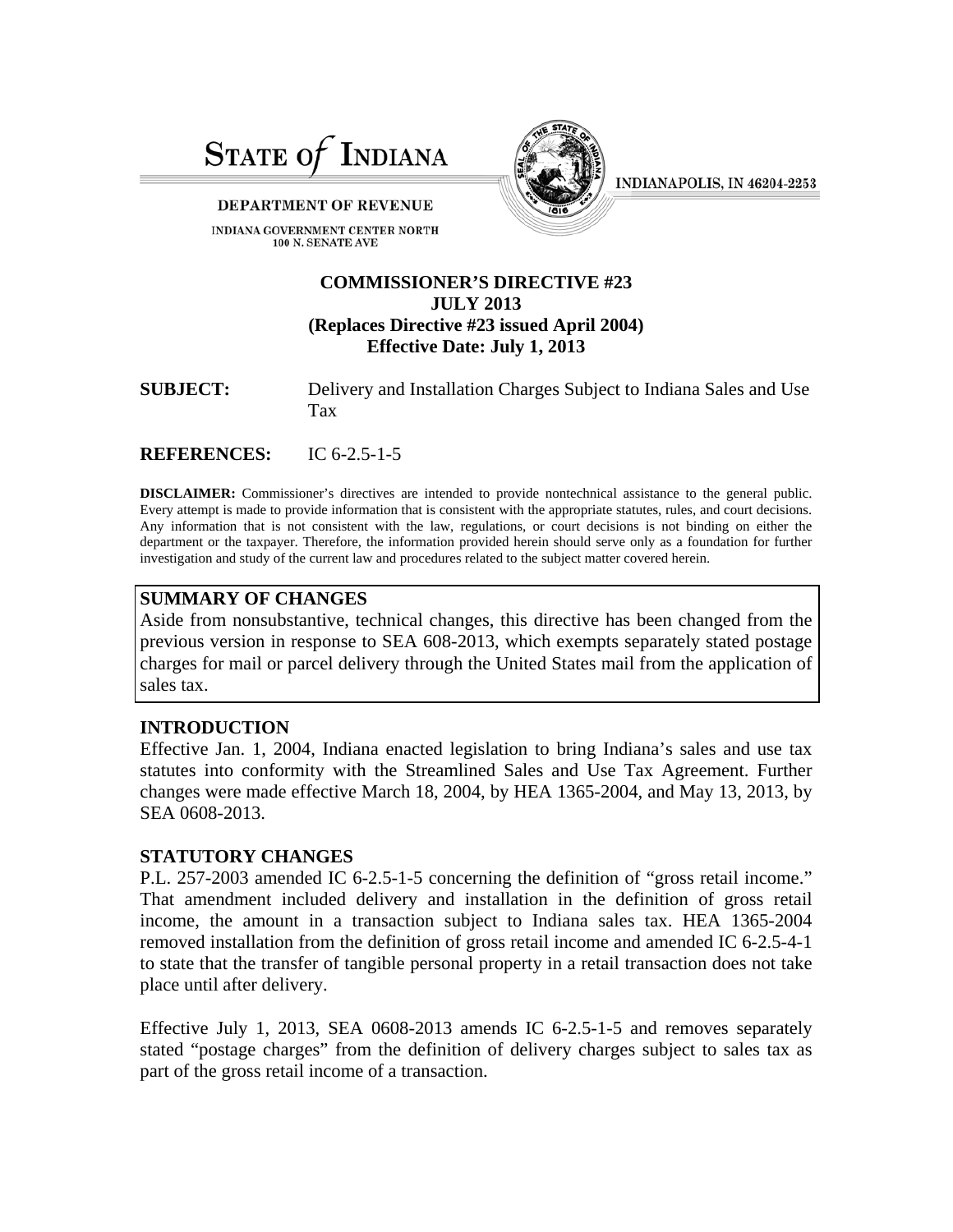Commissioner's Directive 23 Page 2

## **DELIVERY CHARGES**

Delivery charges consist of transportation, shipping, crating, handling, packing, and postage charges that are not separately stated on the invoice, bill of sale, or similar document. SEA 0608-2013 removed from the definition of delivery charges "postage charges that are separately stated on the invoice, bill of sale, or similar document." Accordingly, separately stated postage charges do not constitute gross retail income and are not subject to sales tax.

"Postage charges" are defined to mean the purchase price of stamps or similar charges, as incurred by the seller on behalf of its customers, for mail or parcel delivery through the United States mail, without any additional amounts added to the actual price. Note: "postage charges" do not include any charges for mail or parcel delivery by any means other than through the United States mail. The term also does not include any amount representing a "mark up" over and above the purchase price of the stamps incurred by the seller.

Example  $#1 - A$  company has brochures delivered to its customer via a private, third-party delivery service. The company invoices its customer \$100 for the brochures and separately states an additional charge of \$10 for delivery. The entire invoice of \$110 is subject to sales tax.

Example  $#2 - A$  company has brochures delivered to its customer via the United States Postal Service. The company invoices its customer \$100 for the brochures and separately states an additional charge of \$10 for delivery. Only \$100 of the invoice is subject to sales tax, since postage charges through the United States mail are not subject to tax.

Delivery charges that are incurred on behalf of the seller of tangible personal property continue to fall within the definition of "gross retail income" and are subject to sales tax, regardless of the shipping terms used. However, delivery charges billed and furnished by a third party are exempt.

Example #3 – A company purchases a piece of equipment from the manufacturer. The purchasing company hires a trucking company to pick up the piece of equipment at the manufacturer's facility and deliver it to purchaser's location. The shipping charges are not subject to sales tax because they are not included in a retail transaction.

An additional exclusion from the application of sales tax exists for tangible personal property that is sold pursuant to an available exemption. If the item being sold is not subject to sales tax, the delivery charges related to that item also are not subject to sales tax. If some of the items being delivered are exempt and some of the items are subject to sales tax, the delivery charge attributable to the taxable items is subject to tax.

Example #4 – An office supply retailer purchases 500 ballpoint pens from a wholesaler for \$1,000. The wholesaler charges the retailer \$100 to deliver the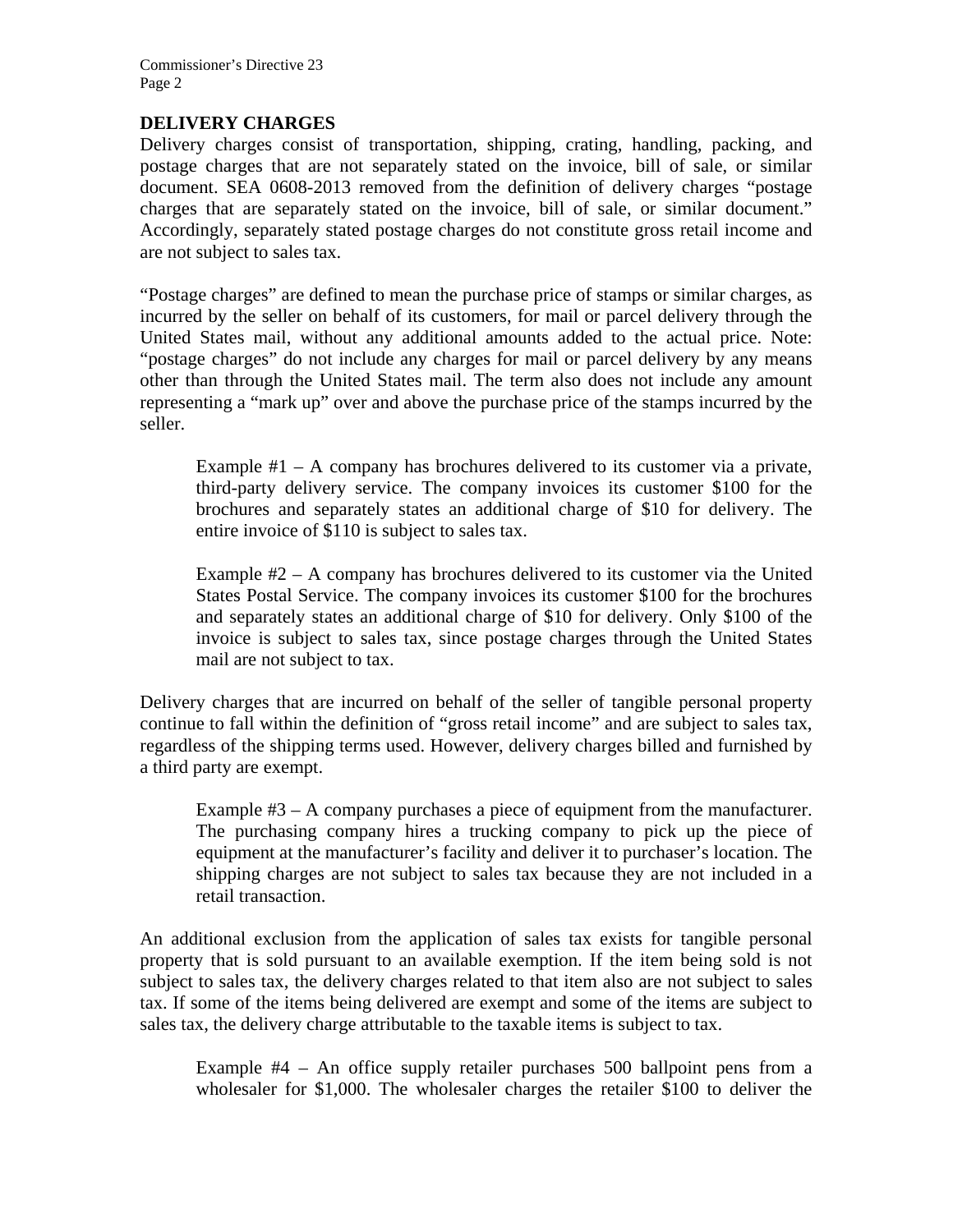pens. The retailer issues an exemption certificate to the wholesaler indicating that the pens are being purchased for resale. The entire \$1,100 charge is exempt from sales tax.

Example  $#5$  – An auto repair shop purchases repair parts for \$900 and shop materials consumed in the installation of the repair parts (such as paper towels, tape, glass cleaner, etc.) for \$100. Because the shop materials are not resold to customers (unlike the repair parts), they are subject to sales and use tax. The wholesaler charges the retailer \$100 to deliver the repair parts and materials. Ten percent of the \$100 delivery charges is subject to sales tax.

Other items of note include the application of sales tax to delivery charges for prepared food and tangible personal property incorporated into real property, as well as registration requirements for certain transportation companies.

When separately stated, sales tax does not apply to charges for serving or delivering food and food ingredients furnished, prepared, or served for consumption at a location or on equipment provided by a retail merchant. However, charges for delivery of prepared food **beyond the seller's location and not served on the seller's equipment** are subject to sales tax.

Example #6 – A pizza parlor imposes a \$3 charge to deliver pizzas to a customer's residence. The \$3 delivery charge is subject to sales tax.

Example  $#7 - A$  merchant caters an event at a location leased by the caterer. As a separate charge on the customer's invoice, the caterer charges the customer \$100 for delivering and serving the food. The \$100 is not subject to sales tax.

Example #8 – A merchant caters an event at a location provided by the customer. As a separate charge on the customer's invoice, the caterer charges the customer \$100 for delivering and serving the food. The \$100 is subject to sales tax.

While charges to incorporate tangible personal property into a permanent attachment to real property are not subject to sales tax, delivery charges related to construction materials are subject to tax. Contractors that enter into "time-and-materials" contracts are acting as retail merchants with regard to the tangible personal property transferred pursuant to such contracts. Any charges for delivery of tangible personal property included in a time-and-materials contract are subject to sales tax. Contractors that enter into "lump-sum" contracts must pay sales tax or accrue use tax on any delivery charges incurred by the contractor with regard to the tangible personal property transferred pursuant to such contracts.

Example #9 – A contractor enters into a time-and-materials contract to replace a driveway. The contractor charges its customer \$100 for gravel and \$25 to have it delivered to the jobsite. The contractor must collect sales tax on the entire \$125 charge.